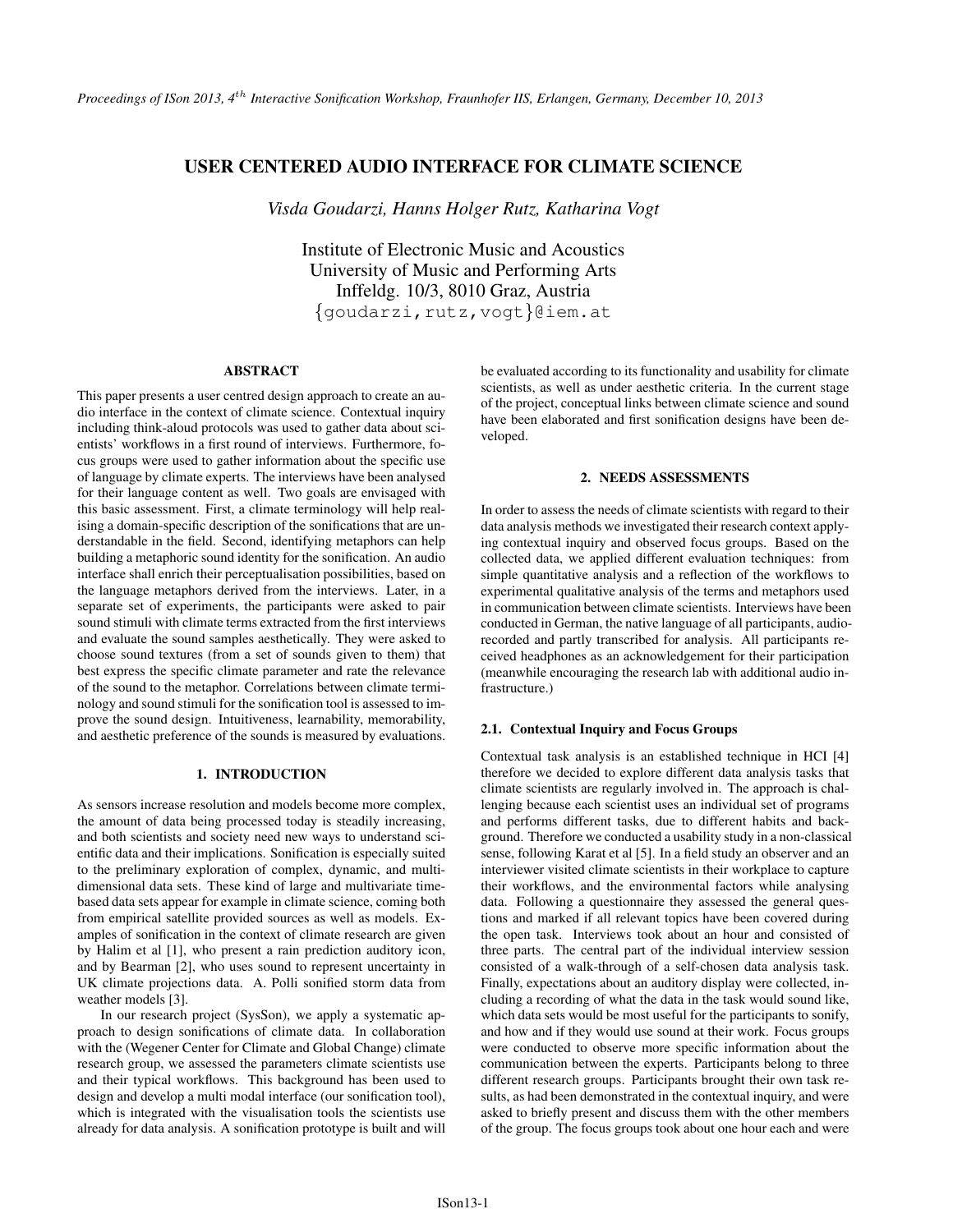

Figure 1: Workflow from the observed tasks.

observed by the authors of this paper without interfering.

#### 2.2. Work Flow Analysis

Fig. 1 shows a common workflow summarising the data analysis process in all three user groups. The task of data analysis is very similar and can probably be generalised to other scientific disciplines as well. The first step is the acquisition of data, either from external research institutions or from their own simulations. What usually follows in a next step is a quick check on the plausibility of the data, e.g., by plotting or, sometimes, scanning through the numbers by hand. Then, in many cases some secondary data are derived from the first raw data by calculations following a hypothesis. Following the results of these steps and the tentative plots of data, the original data are corrected or clustered; results at this stage are always plotted and/or explored interactively. Conclusions from this process consist of either the evaluation of a model, the correction of a data set, and/or some future prognosis, such as climate predictions. Finally, results are archived and shared; here the plots usually serve as a basis in discussions and publications.

The workflow analysis shows that climate scientists depend heavily on the visual display of their data. At the same time, the amount and multi-variance of the data makes them hard to visualise, therefore many scientists expressed their dissatisfaction with existing visualisation techniques or their knowledge thereof. For a further analysis, we assessed and analysed the visualisations that were used in the exemplary tasks during the interviews. We were surprised to find that the average number of data sets that the scientists wanted to compare with each other in one task was as high as 47, with single tasks demanding up to 400 sets (25 different colour-coded climate models, provided for four different altitudes of the atmosphere and for four different regions, i.e. each having 16 sequential plots.) About half of the visualisations are more or less self-explanatory, assuming a basic understanding of the field, but a few of them were either difficult to understand or, in the case

of the 400 data slices, even confusing. The visualisation methods chosen mostly employed standard methodology, e.g. line charts and maps. A few researchers developed their own visualisations. Fig. 2 shows typical visualisations in climate science.



Figure 2: Overview of typical visualisations of climate data.

#### 2.3. Contextual Analysis

As a qualitative analysis, both the interviews from the contextual inquiry and the focus groups have been analysed for their language content. A climate terminology will help realising a domain-specific description of the sonifications that are understandable in the field and identifying metaphors can help building a metaphoric sound identity for the sonification. In a quick check on the correlation of mentions of words, a small trend to using similar vocabulary within the same research group could be seen. The difference of the focus of the research groups is reflected in the language. The richness in vocabulary, i.e., the number of different words mentioned by each person, does not correlate with his/her experience in the field.

In the next step of analysis, the words have been grouped. The categories for the groups have been determined iteratively, where final categories emerged while trying to group the data as far as possible. The categories most often cited in the interviews are *data analysis*, *simulation*, *description of climate phenomena*, and *data properties*, which is not surprising because of the task the participants have been asked to show. Comparing the master-master communication in the focus groups and the master-layman communication in the personal interviews, it turned out that in the latter condition the scientists talked more about general phenomena and less about data analysis. The top 20 sub-categories used by the subjects in interviews and focus groups were analysed and showed the following:

- Climate scientists use visualisation as a basis of their work (e.g., *look at* and *plot*);
- Temperature is the most important climate parameter they are interested in;
- In terms of working style, programming is the daily job of most of the scientists (e.g., using words such as *climate model*, *program structure*);
- The mathematics used is often rather basic, e.g., *difference* is still in the top 10, the most important basic method when comparing data sets amongst each other.

Regarding the generalised categories *data* and *climate phenomenon*, it turned out that for data analysis the most important method is correlating or finding relations between two data sets. Also visual analysis is often used. Next, preparatory steps are important, including for instance data acquisition, listing, simple calculations, calibration, and transformation of grids, sorting and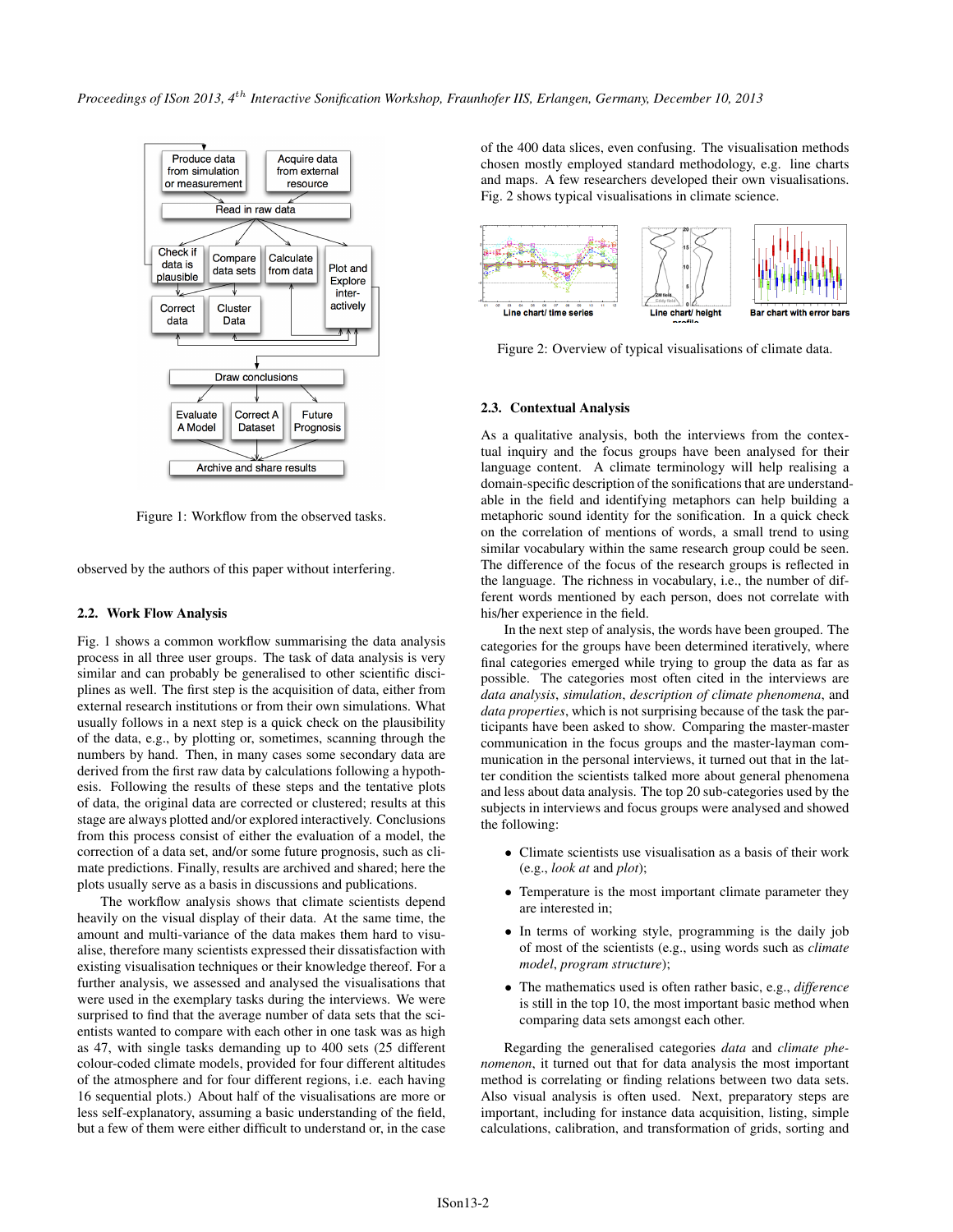*Proceedings of ISon 2013, 4*th *Interactive Sonification Workshop, Fraunhofer IIS, Erlangen, Germany, December 10, 2013*

retrieval. When describing phenomena, subjects mostly use comparisons; followed by logical, emotional (*good/bad*, *interesting*), and aesthetic statements (*beautiful/not*).

# 3. PARAMETER MAPPING

In general, few metaphors have been found in the collected words. The participants used the standard vocabulary of science. In the contextual analysis these terms cannot be interpreted as metaphors, but become metaphoric when shifted to the auditory domain. Therefore we attempted to collect such *metaphoric* climate terms.

- Climate data is inherently dynamic: climate scientists *run a simulation* or collect time series data; Therefore, in general, the time axis can be used as direction of reading for the playback independently of further processing, filtering, amplification, etc., that depend on the specific sonification design.
- Periodicities and any associated type of wave phenomena play an important role in climate science and can directly be linked to sound oscillation and rhythmic phenomena.
- Resolution is a big topic in climate science, when comparing different data sets with each other or trying to find phenomena at a certain range; resolution in audio is given by the sampling rate. It can be changed by interpolation, an approach the scientists are used to as well, e.g., when fitting a plot.
- Missing data plays a large role in climate science; an obvious analogy is making it hearable as breaks, which can be used for a quick scanning of the completeness of a data set.
- The ensemble in climate science is a group of data sets resulting from different runs of a simulation. Because a single outcome is always the product of random processes, only the ensemble of many simulations can be regarded as trustworthy; in music, an ensemble is a group of different instruments—the metaphor can be used by mapping, e.g., different climate models to different sound timbres although the concept of ensemble in the two domains has a different impact.
- Noise—climate scientists who work with measurement data or with simulation data both know about the signal-to-noise ratio; one participant called the atmosphere *noisy*, when a high amount of greenhouse gases was to be found there; the scientists search for long-term trends within the noisy/ random behaviour of everyday weather. Although noise in climate data has a different meaning than noise in sound, it could be a useful metaphor in sonification.
- Obvious mapping strategies comprise the height dimension in climate data (altitude) to the height in sound (pitch), but also temperature has a very tight association to mapping to pitch; the geographical spread can be used for spatial rendering of audio.
- Weather phenomena are linked to typical sounds and can be used, e.g., rain or wind sounds.
- On a more conceptual level, terms as for instance *extreme*, *dramatic* or *beautiful* will have to be transferred to the sound design and evaluated in listening tests by the future users.
- Furthermore, the control of the audio interface will involve actions that climate scientists are used to anyway, e.g., calibrating or filtering data/sound.



Figure 3: Frequency with which each parameter was mapped to each stimuli by the EG.

# 4. SOUND PREFERENCES

Aesthetical preference of the climate scientists and the intuitive mapping of climate characteristics to sound parameters are crucial and are explored in a set of experiments. For this study 24 sound samples of 10 seconds duration each were used. We chose these sounds from freesound database so that each three would constitute a group thematically or metaphorically connected to one of eight climate parameters determined in workflow analysis of climate scientists: *Temperature, Precipitation, Air Humidity, Pressure, Geopotential height, Refractivity, Radiation, Wind*. The reason for this selection was to provide a broad range of sounds which can be used to elucidate whether the climate scientists will be able to associate these sounds to parameters of their domain, and whether this association is unanimous.

Each experiment was divided into two sections; the purpose of the first stage was mainly to evaluate the sound samples (stimuli) aesthetically, and the second part for mapping the stimuli to the climate parameters. Altogether each experiment took between 35 and 45 minutes. The participants were given identical settings, listening to the stimuli via the same type of headphones. In order to control the effect of auditory experience and music knowledge on evaluating the aesthetics of sounds, the experiment was repeated on two different groups of participants. The first group are the domain scientists (the climate scientists), and the second group are all sound experts from IEM. The first group is taken as our experimental group (EG) and the sound experts as control group (CG). Each group consists of 8 participants. The EG is a subset of the group we interviewed in the contextual inquiry and focus groups.

The experiments show that not all eight parameters provided perceived links to the sound samples. (Fig. 3.) Especially challenging were the parameters that are more abstract such as temperature or refractivity or geopotential height. The results for non-abstract parameters such as wind were very clear over both experiments and over both participant groups. As a result from the two experiments, we decided to use sounds in the sonification tool that satisfy either one of these criteria:

- A sound was mapped to the same parameter by EG and CG.
- A sound was mapped to the same parameter by EG as by the hypothesis.